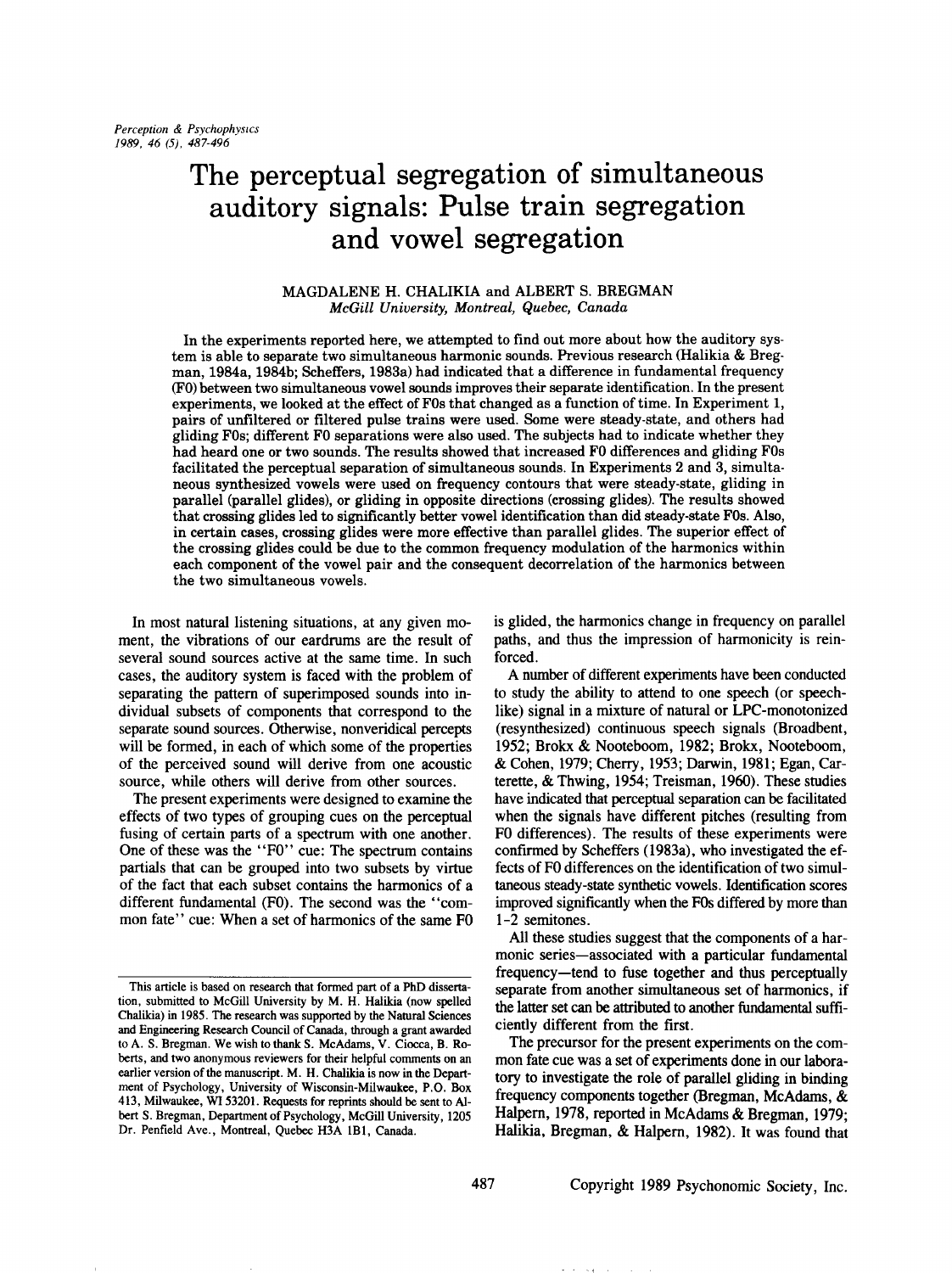

Figure 1. An illustration of two kinds of **pitch differences for steady** states, crossing glides, or parallel glides. Dashed **fines represent the** steady-state 140-Hz FO.

fusion would take place among any subset of partials that was moving in parallel in the frequency domain. For example, if three partials ascended in parallel and three partials descended in parallel, the listener heard two tones, one gliding up and one gliding down in pitch.

With the similar goal of binding partials together by changing their frequencies over time in a correlated fashion, McAdams (1982, 1984a, 1984b), following a demonstration by Chowning (1980), was able to split a complex tone into two sounds, each with its own pitch, by imposing different random frequency modulations on different subsets of harmonics (even and odd ones).

In other studies (Halikia & Bregman, 1984a, 1984b), it has been reported that the perceptual segregation of two superimposed vowels is facilitated when the vowels have moving pitch contours (moving F0s), as compared with when they have steady contours (steady-state F0s).

Although vowel sounds are the kinds of pitch-carrying sounds that are most interesting to study, their use as stimuli presents special problems: vowels are familiar, and they have sharp peaks in their spectra. It is not clear how much of the segregation that occurs is due to these two factors. Accordingly, in Experiment 1, we employed only steady-state and gliding pulse trains as stimuli.

In Experiments 2 and 3, synthetic vowels were used as stimuli, because it was hard to tell, using the method that we had employed in the pulse-train experiment, how clearly the two subsets of harmonics were perceptually segregated. In the two later experiments, the subsets formed two vowels whose identities could be reported. These studies also formed an extension of Scheffers's (1983a) work by determining the effects of gliding F0s on the segregation of simultaneous vowels.

Figure 1 illustrates some of the pitch contours that were used in these experiments, for vowel pairs consisting of steady-states, crossing glides, or parallel glides. Similar relations were used in Experiment 1.

# EXPERIMENT 1

The aim in Experiment 1 was to examine the perceptual segregation of harmonic nonspeech sounds. Pulse trains were used as stimuli because they have a fiat spectrum, and because, by virtue of their periodicity, they evoke a pitch sensation. The pairs used contained two superimposed pulse trains--gliding or steady-state--with either the same or different F0s. In the gliding pulse trains, the harmonics of each member of the pair swept through a frequency range, moving in the same direction and maintaining constant frequency ratios between them. With such stimuli, the task of the subject becomes one of segregating concurrent pitches.

In Experiment 1, band-pass filtered pulse trains were also used. It has been claimed (Moore, 1973; Plomp, 1964, 1967) that pitch perception must be based on the presence of low-numbered frequency harmonics, which are resolved by the peripheral auditory system. Moore (1982) has suggested that a clear perception of pitch may not be evoked when only a small group of high unresolvable harmonics is present (e.g., above the 15th, depending on the F0), because "the time interval corresponding to the F0 will fall outside the range which can be analysed in the channel responding to those harmonics" (p. 142). We wanted to see whether high harmonics could provide the information necessary to segregate two concurrent sounds. We examined this issue by gradually decreasing the range of frequencies available for discrimination.

All signals were band-pass filtered so that neither signal within a pulse-train pair would contain harmonics in a region where the other did not.

Also, the passband was moved through a range of frequencies so that progressively more of the lower harmonics were removed. We wanted to see, assuming that discrimination on the basis of periodicity information is possible, whether there were any differences in the ability to segregate the sounds, given the numbers and frequencies of harmonics available.

#### **Method**

Stimuli. The standard stimulus was a pulse train with an F0 of 140 Hz and 32 harmonics, The duration of the pulse train was 1 sec, including 200 msec of rise/fall. This served as a reference (standard) stimulus on the basis of which the other signals were synthesized. Additional pulse trains were created, using either steady-states (SSs, with flat F0s) or crossing glides (CGs, with changing F0s), such that their F0s belonged in a "high" or "low" frequency range (above or below the original F0 of 140 Hz). Combinations of those pulse trains, taken two at a time, always with one high and one low (both components being either SSs or CGs), yielded pulse-train pairs with F0 differences of 0,  $\frac{1}{2}$ , and 2 semitones. No separations between 0 and  $1/2$  semitones were tested, because Scheffers (1983a) had found no significant effect in that range. Table 1 shows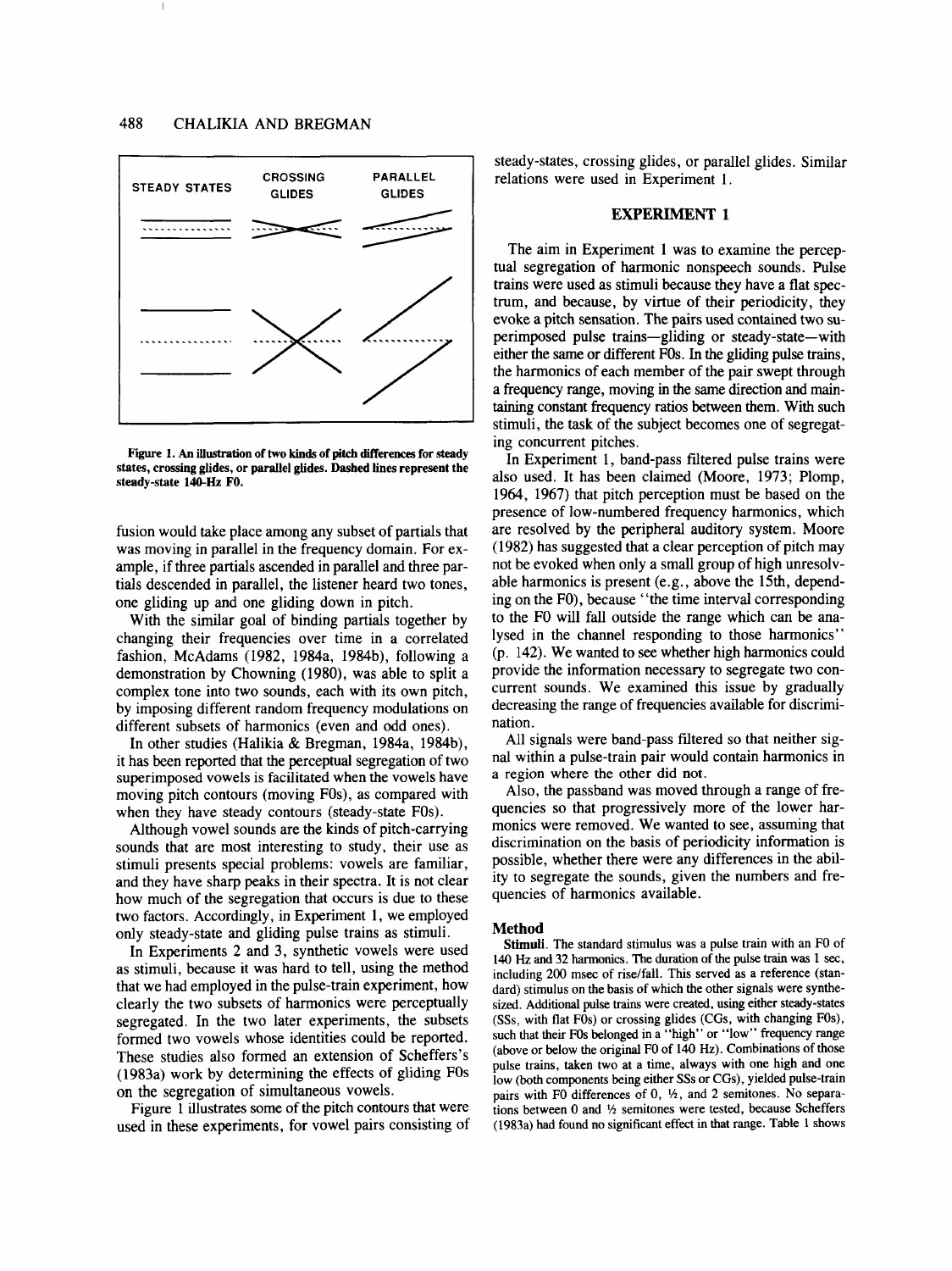| Table 1                                                                                       |                     |                                   |                   |  |  |  |
|-----------------------------------------------------------------------------------------------|---------------------|-----------------------------------|-------------------|--|--|--|
| Values of the F0s for the Different Semitone Frequency Separations<br>for All the Experiments |                     |                                   |                   |  |  |  |
| Middle Value                                                                                  | High F <sub>0</sub> | Low F <sub>0</sub>                | Separation of F0s |  |  |  |
|                                                                                               |                     | Steady States and Crossing Glides |                   |  |  |  |
| 140                                                                                           | 140                 | 140<br>0                          |                   |  |  |  |
| 140                                                                                           | 142.10              | 137.90                            | 0.5               |  |  |  |
| 140                                                                                           | 148.40              | 132.07                            | 2                 |  |  |  |
| 140                                                                                           | 152.06              | 128.40                            | 3                 |  |  |  |
| 140                                                                                           | 166.51              | 117.70                            | 6                 |  |  |  |
| 140                                                                                           | 181.71              | 107.80                            | 9                 |  |  |  |
| 140                                                                                           | 197.90              | 98.90                             | 12                |  |  |  |
|                                                                                               |                     | Parallel Glides                   |                   |  |  |  |
| 140                                                                                           | 140                 | 140                               | 0                 |  |  |  |
| 140                                                                                           | 144.2               | 135.90                            | 0.5               |  |  |  |
| 140                                                                                           | 166.50              | 117.70                            | 3                 |  |  |  |
| 140                                                                                           | 197.90              | 98.90                             | 6                 |  |  |  |
| 140                                                                                           | 280                 | 70                                | 12                |  |  |  |

Note-Middle value, high F0, and low F0 are in Hz; separation of F0s is in semitones.

the values of the F0s for the different semitone frequency separations used in all the studies. The two pulse trains were positioned symmetrically around 140 Hz on log-frequency coordinates. For example, in the case where the F0 difference was  $\frac{1}{2}$  a semitone, for SSs the high pulse train had an F0 of 142.1 Hz and the low pulse train had an F0 of 137.93 Hz, which yielded a ratio of 1.03. For CGs, the F0 of the low started at 137.93 Hz and ended at 142.1 Hz, and the F0 of the high started at 142.1 Hz and ended at 137.93 Hz. In this case, "high" and "low" define the point at which the glide started. *Both* glides swept through the same range of frequencies, one gliding up and the other gliding down. F0 separations indicated constant separations for the SSs, but only maximum separations for the CGs. That is, for SSs, a difference of, say, 2 semitones between the F0s in the mixture refers to a *con*stant frequency separation of that magnitude maintained throughout the duration of the signal. For the CGs, the difference of 2 semitones refers to the *maximum frequency separation* obtained only at the beginning and the end points, and to less than that separation at all the points in between. Therefore, the given nominal frequency separation of the CGs overestimates their F0 separation and makes it harder for them to be more segregated than the F0-matched SS condition, All glides were linear on log-frequency coordinates (gliding a constant number of octaves per second).

Once the original wideband (WB) six pairs were synthesized (three frequency separations with steady-state and gliding pitch contours), additional pairs were created by filtering. There were three sets of filtered pairs, each based on the preceding six stimuli. The first set (referred to as FA) contained stimuli band-passed in the range 1500-4000 Hz (with a 40-dB drop from 1600 to 1400 Hz on the lower spectral edge, and from 3800 to 4200 Hz on the higher edge). The second set (FB) contained stimuli band-passed in the range 2100-4000 Hz (with a 40-dB drop from 1900 to 1250 Hz on the low edge and from 3800 to 4200 Hz on the high edge). Finally, the third set (FC) contained stimuli band-passed in the range 2600-4000 Hz (with a 40-dB drop from 2750 to 2550 on the low edge and from 3800 to 4200 Hz on the high edge). The levels of all pulse trains were equated and measured with a General Radio 1551-C sound pressure level meter (A weighting) with a flat-plate coupler.

Two test files were prepared, each with two repetitions of the 24 pairs, in a random order, so that each tape contained a total of 48 stimulus pairs. The listeners were assigned to one of these files in a counterbalanced fashion.

 $\sim$   $\sim$ 

**Procedure.** There were three independent variables: filtering (WB, FA, FB, and FC), pitch contour (SS vs. CG), and F0 separation  $(0, \frac{1}{2})$ , and 2 semitones). The dependent variable was the segregation score.

The experiment started with a pretest session, during which the listeners were seated individually in a test chamber where they listened to a file that contained the six unfiltered stimuli in a random order. On each trial, the stimulus pair was repeated six times. Facing the subjects on a table was an answer sheet, on which they had to give a response of "l" or "2," depending on whether they had heard one or two different sounds in the pair. In the latter case, one would be heard as a high tone and the other would be heard as a low tone for the SSs; for the CGs, one would be heard as gliding up and the other as gliding down. No feedback was given. After having completed this familiarization task, the listeners proceeded with the testing session, which was similar to the training session.

Subjects. Twenty paid McGill undergraduate students served as subjects.

Apparatus. All the stimuli were synthesized on a PDP-11/34 computer (Digital Equipment Corporation), using the MITSYN signalprocessing software (Henke, 1980). The original (wideband) signals were synthesized with 32 harmonics by means of additive synthesis. The band-pass filtering was done computationally, using a 127-point FIR filter with a Hamming window, and its effect was verified by spectral analysis. The signals were output via a 12-bit digital-to-analog converter, at a sampling rate of 12 kHz, low-pass filtered at 5.5 kHz (antialiasing) with a Rockland 851 filter and presented binaurally over TDH-49P headphones at 65 dBA. The subject was seated in an Industrial Acoustics 1202 audiometric chamber.

### **Results and Discussion**

Scoring. Each subject received a score of 1 or 2, depending on whether he or she had reported hearing one or two sounds within each pair. After all the entries had been recorded, the two scores for each pair were averaged, and these averaged entries were used in the statistical analysis.

Analysis. A three-way analysis of variance for repeated measures gave a significant effect for filtering  $[F(3,57)]$  $= 9.87, p < .0001$ , for pitch contour  $[F(1,19) = 4.99]$ ,

**Table** 2 **Mean Scores for Each of the F0 Separations** (in Semitones) **for** Each **Level of the Filtering and Pitch Contour** Variables

|                        |    |                      | F0 Separations |      |  |
|------------------------|----|----------------------|----------------|------|--|
|                        |    | 0                    | .5             | 2    |  |
|                        |    | Filtering            |                |      |  |
| <b>WB</b>              | М  | 1.22                 | 1.90           | 1.94 |  |
|                        | SE | 0.02                 | 0.03           | 0.04 |  |
| FA                     | M  | 1.10                 | 1.83           | 1.85 |  |
|                        | SE | 0.04                 | 0.01           | 0.02 |  |
| <b>FB</b>              | М  | 1.06                 | 1.71           | 1.81 |  |
|                        | SE | 0.01                 | 0.03           | 0.03 |  |
| FC                     | М  | 1.07                 | 1.80           | 1.71 |  |
|                        | SE | 0.01                 | 0.03           | 0.00 |  |
|                        |    | <b>Pitch Contour</b> |                |      |  |
| <b>Steady States</b>   | M  | 1.09                 | 1.79           | 1.81 |  |
|                        | SE | 0.04                 | 0.04           | 0.04 |  |
| <b>Crossing Glides</b> | M  | 1.13                 | 1.83           | 1.86 |  |
|                        | SE | 0.04                 | 0.04           | 0.05 |  |

Note-WB = wideband. FA, FB, and  $FC$  = filtered,

 $\sim 1$  .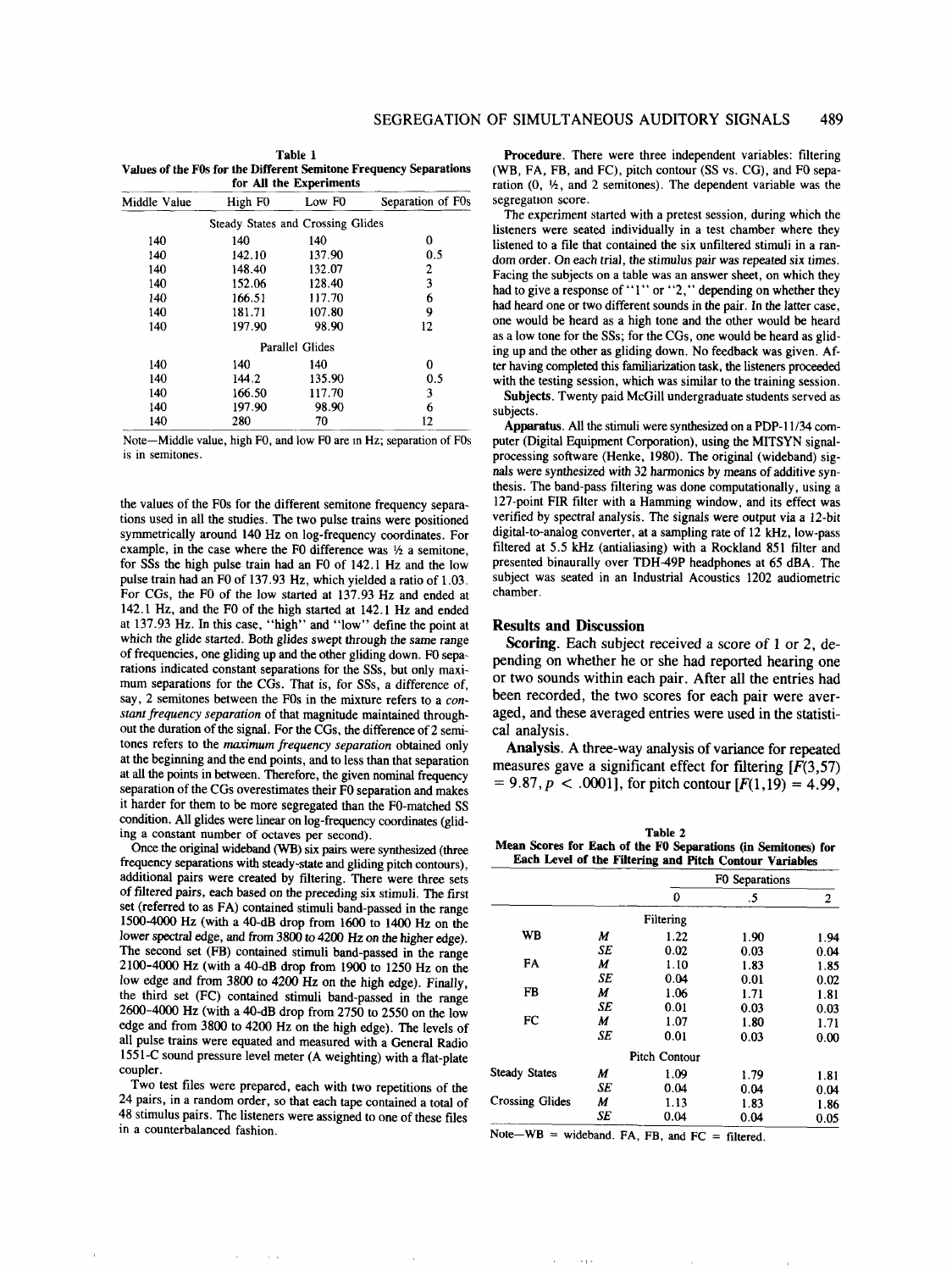$p < .03$ ], and for F0 separation  $[F(2,38) = 114.91]$ ,  $p < .0001$ , as well as for the filtering  $\times$  F0 separation interaction  $[F(6,114) = 2.49, p < .02]$ .

The mean scores for each of the fundamental frequency separations and for each of the four filtering conditions averaged across pitch contours are given under Filtering in Table 2.

The frequency separation of the fundamentals affected all filtering conditions  $[F(2,69) = 151.99, p < .01$  for WB;  $F(2,69) = 166.71$ ,  $p < .01$  for FA;  $F(2,69) =$ 181.42,  $p < .01$  for FB;  $F(2,69) = 147.09$ ,  $p < .01$  for FC], as indicated by tests of simple effects. In all cases, the  $\frac{1}{2}$ - and 2-semitone differences gave higher scores than did the 0-semitone difference ( $p < .01$ , Newman-Keuls tests). There were no differences in scores between the  $\frac{1}{2}$ - and 2-semitone conditions.

Filtering had an effect for all frequency separations  $[F(3, 142) = 36.04, p < .001$ , for the 0-semitone difference;  $F(3,142) = 24.1$ ,  $p < .01$ , for the 1/2-semitone difference;  $F(3,142) = 36.04$ ,  $p < .01$ , for the 2semitone difference], as indicated by tests of simple effects. However, Newman-Keuls tests found only one pairwise comparison significant. For the 2-semitone difference, the score in WB was higher than the score in FC  $(p < .05)$ . The scores for the CGs were higher overall than those for the SSs ( $p < .05$ , Newman-Keuls). The mean values are shown under Pitch Contour in Table 2.

The results from this study on pulse trains indicate, in agreement with previous findings (Halikia & Bregman, 1984a, 1984b; Scheffers, 1983a; Zwicker, 1984), that increased F0 separations and the use of CGs can facilitate the perceptual separation of simultaneous sounds.

The superiority of the CGs, under conditions where it is found, is probably due to two mechanisms. It should be recalled that the different directions of motion destroy any harmonic relations that exist accidentally between the harmonics of two subsets of partials when two complex tones are played as SSs. Therefore, the effect can be viewed as just another result of the mechanism that groups partials by their harmonic relations. The second mechanism may be one that groups partials if they are moving in parallel, regardless of their harmonic relations. Mc-Adams has reported observations that support the idea that parallel motion of a set of partials on log-frequency coordinates can bind that subset together into a single fused sound and can segregate that subset from other concurrent partials (McAdams, 1984b, 1985, personal communication).

The presence of CGs facilitated segregation in the case of band-pass filtered signals just as in the case of unfiltered signals. Apparently the number of harmonics present in all three cases (FA, FB, and FC) is still large enough to  $\overline{F}$ provide sufficient information for the perception of pitch by means of some periodicity-detection mechanism. It is possible that the two pulse trains were segregated on that basis.

The one significant drop in performance between the unfiltered and one of the filtered conditions (FC, at the 2-semitone difference) could be attributed to loss of information, since, in the case of the filtered signals, there were fewer frequency channels available from which to extract periodicity information. It is possible that if the passband had been still narrower, a significant decrease in performance would have been found at the  $\frac{1}{2}$ -semitone difference as well.

The segregation of the pulse trains from one another did not involve identification, since the listeners only had to decide whether one or two sounds had been present. Consequently, we did not know on what basis they were making their judgments--an increase in beats or a sensation of roughness, for example, rather than really hearing out two tones. Therefore, we turned to the use of synthesized vowels in an identification task.

# **EXPERIMENT 2**

In Experiments 2 and 3, we further explored the findings of Experiment 1 by employing vowels instead of pulse trains as stimuli.

In the perception of vowels, small modulations in pitch may facilitate the identification of a vowel with a method that has nothing to do with the grouping of partials on the basis of harmonic relations. McAdams and Rodet (1988) have found that the ambiguity of the identity of a vowel decreases when a small amount of frequency jitter is applied to the fundamental (and hence to all the harmonics). They assumed that frequency modulation had this effect, because all the harmonics that belonged to a particular F0 moved up and down in frequency with it. By increasing or decreasing in amplitude as they approached or receded from the nearest resonance (formant) peak, the harmonics gave information about the position of the peak, thereby improving the identification of the vowel. In effect, the changes in the amplitudes of the harmonics "traced out" the formants, so we can refer to this as the "formant tracing" cue. In the case of SS vowels, such information was not available. It should be mentioned, at this point, that Sundberg's (1982) work on highpitched vowel identification in the presence of frequency vibrato has shown slight or detrimental effects, compared with the case in which there is no vibrato.

In Experiment 2, we compared vowel pairs with steadystate or gliding pitches. Crossing glides were used.

**Table** 3 **Formant Frequencies of the** Vowels

| Formant          | а    |      |      |      |
|------------------|------|------|------|------|
| F,               | 730  | 440  | 270  | 530  |
| $\mathbf{F_{2}}$ | 1090 | 1020 | 2290 | 1840 |
| F,               | 2440 | 2240 | 3010 | 2480 |

Note--Values are given in hertz.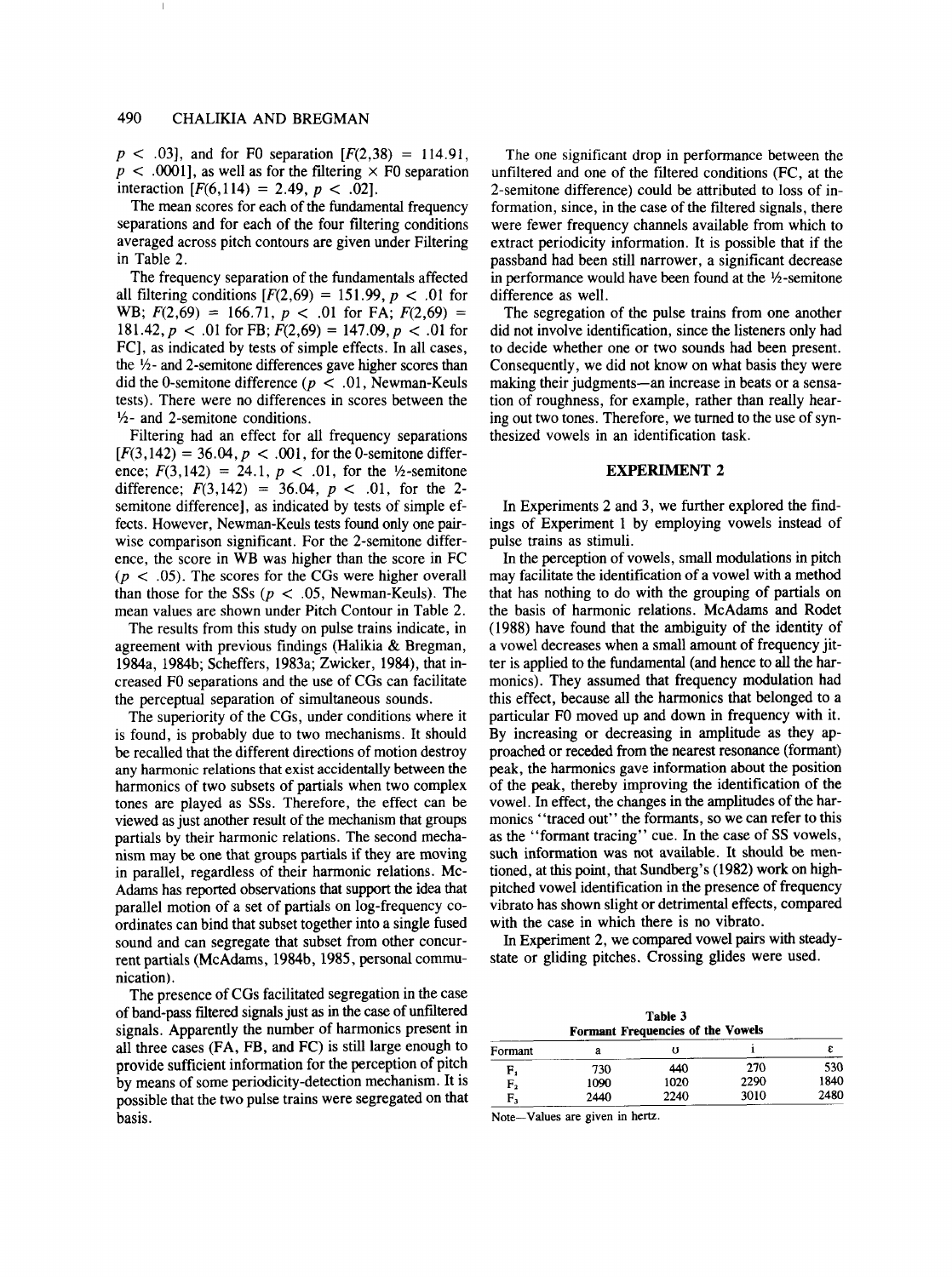#### **Method**

Stimuli. Four vowel sounds were synthesized, using a serial threeformant method. The glottal pulse was created by additive synthesis of 36 harmonics, with an intensity drop-off of 12 dB/octave, modified by a subsequent radiation characteristic imposed by a firstorder difference filter, yielding a net spectral slope of  $-6$  dB/octave. The formants were imposed by a series of three formant filters. The vowels were /a/, /u/, /i/, and / $\varepsilon$ /, each with a duration of 1 sec, including 200 msec rise/fall. Each contained 36 harmonics and a fundamental frequency at 140 Hz.

The formant frequencies, set equal to the ones found in Peterson and Barney (1952) for a male voice, are shown in Table 3. The formant frequencies remained constant at these values, regardless of any changes in the F0s. The bandwidths of the formant filters were set at 100, 120, and 140 Hz for  $F_1$ ,  $F_2$ , and  $F_3$ , respectively.

The vowels were presented as pairs. All possible combinations of these vowels, taken two at a time, resulted in six pairs. Further pairs were created by altering the F0 of each vowel so that the F0s of the two vowels were separated by  $\frac{1}{2}$ -, 3-, 6-, 9-, and 12-semitone differences with the two F0s placed symmetrically around 140 Hz (on log-frequency coordinates). The frequency values corresponding to these separations are indicated in Table 1.

The pitch contour (change in F0 over time) used for the synthesis was either a steady state or a crossing glide. All the pairs were synthesized using both types of pitch contours for all the semitone differences. In addition, a second series of pairs was synthesized similarly to those above but opposite in assignment of F0 to vowel. For example, if in the pair  $/a/$  and  $/b/$ ,  $/a/$  had the high F0 (or downwardly gliding one) and  $\overline{U}$  the low F0 (or upwardly gliding one), in the opposite pair,  $/a/$  had the low F0 and  $/$ u $/$  the high F0. The total number of pairs was 126.

The vowels were synthesized so as to equate them subjectively for equal loudness before mixing.

Two test tapes were prepared, each with the 126 pairs in a random order. The listeners were assigned to one of these two tapes in a counterbalanced fashion.

**Procedure.** There were three independent variables, vowel pair (six vowel pairs), pitch contour (SS or CG), and F0 separation (0,  $\frac{1}{2}$ , 3, 6, 9, or 12 semitones). The dependent variable was the identification score.

The experiment started with a pretest session. The listeners were seated individually in a test chamber. At first they were presented with a tape that contained 20 of the pairs that were included on the actual test tapes. Each pair repeated itself 40 times, to make the task easy. Facing the subject on a table was an answer sheet with four words on each line, each of which contained one of the four original vowels. The four words were *beat* (for/i/), *card* (for  $(a)$ , put (for  $\langle v \rangle$ ), and *bed* (for  $\langle \varepsilon \rangle$ ). The subject was instructed to circle the words that contained each of the vowels in the mixture. There was no feedback to the subjects. They were asked to circle only one word if they had heard only one vowel. The listeners proceeded with the actual experiment if they had identified correctly both vowels in at least 16 of the 20 pairs. All listeners reached this criterion. The testing session was similar to the training one, except that each pair was repeated 10 times. The repetitions were employed to raise the task to a suitable level of ease of performance.

Subjects. The subjects were 20 paid male and female McGill undergraduate students.

**Apparatus.** All the sequences were digitally synthesized in the manner described in Experiment 1. The signals were output via a 12-bit digital-to-analog converter at a sampling rate of 15 kHz, lowpass filtered at 6 kHz by a Rockland 851 filter, and tape-recorded on a Sony TC-654/4 tape recorder. At the time of playback, the signal was presented binaurally over TDH-49P headphones at 70 dBA.



**Figure 2. Mean identification scores for steady states (SS) and crossing glides (CG) for each of the F0 separations (log scale) used in Experiment 2. AF0 stands for F0 separation.**

#### **Results**

Scoring. Each subject received a score of 0, 1, or 2, depending on whether none, one, or both of the vowels in the pair had been identified correctly. After all the entries had been recorded, the two scores for every pair (one for the original and one for the opposite pair) were averaged. These averaged entries were used in the statistical analysis. Since the original six mixtures with 0-semitone F0 difference occurred only once, and were not repeated as a baseline set of stimuli for the CG or the opposite pairs, their scores were not included in the analysis.

Analysis. A three-way analysis of variance for repeated measures gave a significant effect for F0 separation  $[F(4,76) = 8.64, p < .001]$ , for pitch contour (SS vs. CG)  $[F(1,19) = 30.29, p < .001]$ , and for their interaction  $[F(4,76) = 9.16, p < .001]$ . Differences between

**Table 4 Mean Scores for Each of the F0 Separations (in Semitones) for Each Level of the Pitch Contour Variable in Experiments 2 and 3**

|    | F0 Separations |      |                                            |      |      |
|----|----------------|------|--------------------------------------------|------|------|
|    | .5             | 3    | 6                                          | 9    | 12   |
|    |                |      |                                            |      |      |
| м  | 1.71           | 1.78 | 1.80                                       | 1.80 | 1.64 |
| SE | 0.04           | 0.04 | 0.03                                       | 0.02 | 0.03 |
| M  | 1.68           | 1.85 | 1.90                                       | 1.90 | 1.90 |
| SE | 0.05           | 0.02 | 0.01                                       | 0.02 | 002  |
|    |                |      |                                            |      |      |
|    | 0              | .5   | 3                                          | 6    | 12   |
| M  | 1.15           | 1.65 | 1.63                                       | 1.71 | 1.38 |
| SE | 0.03           | 0.03 | 0.03                                       | 0.05 | 0.03 |
| M  | 1.10           | 1.71 | 1.71                                       | 1.76 | 1.57 |
| SE | 0.03           | 0.03 | 0.05                                       | 0.06 | 0.05 |
| м  | 1.11           | 1.69 | 1.79                                       | 1.81 | 1.80 |
| SE | 0.03           | 0.05 | 0.04                                       | 0.05 | 0 05 |
|    |                |      | <b>Experiment 2</b><br><b>Experiment 3</b> |      |      |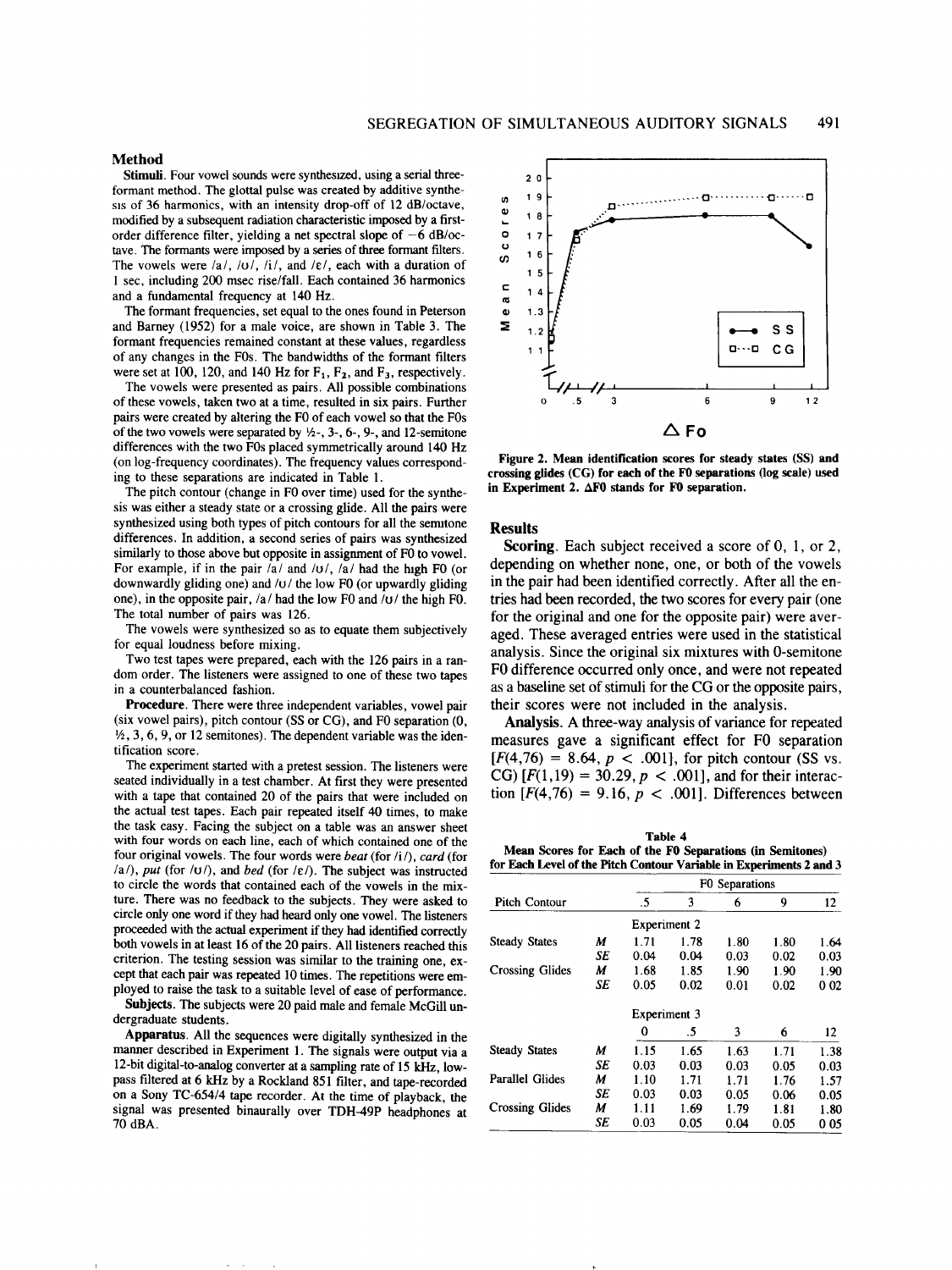particular pairs of vowels were not significant. Figure 2 shows the mean identification scores across vowel pairs for the SSs and CGs for each of the frequency separations. Scores for the 0-semitone difference are shown for reference. The mean values are given under Experiment 2 in Table 4. The frequency separation of the F0 affected the identification scores for both SS  $[F(4,144) = 28.74]$ ,  $p < .001$  and CG [F(4,144) = 45.85,  $p < .001$ ], as indicated by tests of simple effects, but not in the same manner.

In the SS condition, the scores seemed to be very similar for most of the separations (i.e., identification improved as soon as the  $1/2$ -semitone difference was introduced and remained the same for the other differences)—except for the octave difference, where there was a significant drop in performance, as compared with the 3-, 6-, and 9-semitone intervals ( $p < .01$ ,  $p < .01$ , and  $p < .01$ , respectively, all intervals compared to the octave separation, using Newman-Keuls tests). On the other hand, this did not happen in the CG condition where performance increased significantly from the  $1/2$ - to the 3-semitone difference ( $p < .01$ , Newman-Keuls) and remained high without dropping at the octave separation.

Generally, scores were higher when the pitch contours were crossing glides than when they were steady-states, for all separations except the  $\frac{1}{2}$ -semitone one, as was confirmed by tests of simple effects ( $p < .03$ ,  $p < .005$ ,  $p < .009$ , and  $p < .001$ , for the 3-, 6-, 9-, and 12semitone separations, respectively).

# **Discussion**

The results from the SS condition confirm Scheffers's (1983a) finding that two simultaneous vowels are heard separately when their F0s differ by a certain amount. In spite of differences in the specific F0 values used, it seems that identification performance improves up to a certain level and then remains at that level until the octave separation, where it drops again. The octave case is special, because, due to a great amount of overlap between the harmonics of the two vowels (the harmonics of the vowel with the higher F0 overlap with every other harmonic of the vowel with the lower F0), there is a decrease in the subject's ability to separate the two vowels when the harmonic relations are fixed between the two sounds (as in the case of SSs). The results from the CG condition were generally better, as was expected. It was also apparent that a minimum F0 separation was necessary before the use of CGs could have an additional effect, since the effect was not found at the 1/2-semitone separation. That this effect was especially strong at the octave separation, where identification performance decreased in the steadystate case, is not surprising. It is obvious that this is due to the fact that, since the harmonics of the ascending and descending glides were moving with respect to one another, they did not maintain the fixed harmonic coincidence at the octave responsible for the drop in the performance on the SS vowels.

An examination of the curves relating vowel identification to separation of F0s shows that, just as with the pairs of pulse trains, the greatest increment that results from separating the two F0s appears in the first halfsemitone, a frequency ratio of about 1.03. These data relate to those of other researchers (Darwin & Gardner, 1986; Moore, Glasberg, & Peters, 1985, 1986; Moore, Peters, & Glasberg, 1985), which show that a partial that is part of a harmonic series but is gradually being mistuned starts to no longer fuse with the other harmonics. Apparently, this happens because a mistuned partial or group of partials that surpasses about 3 % mistuning no longer falls within the tolerance of the "harmonic sieve" (Duifhuis, Willems, & Sluyter, 1982; Scheffers, 1983a, 1983b). Our experiment, although it involved a mistuned group of harmonics, rather than a single mistuned harmonic, shows similar effects. It is also possible that our results and those of McAdams (1984b) indicate that the sieve can track moving harmonics.

At this point, it should be clear that the use of CGs has an effect that is additional to the effect of F0 separation. However, it should be noted that even with SSs, performance is still high once a difference in F0 is introduced.

It is not clear whether the direction of the glides is important. The glides can be designed so as to cross one another, moving in opposite directions, or to be parallel, moving in the same direction. Would the kind of glides used influence the segregation of the vowels? We have described how the use of glides may improve the information about the positions of the resonances in the sound source. This factor may also facilitate the identification of two superimposed vowels. However, we also assume that there is a second cue available in gliding sets of harmonics. In parallel glides, when the F0s of two vowels, and therefore all their harmonics, glide coher-



Figure 3. **Mean identification scores for the three types of pitch contour for each of the F0 separations** (log scale) used in Experiment 3. PG **refers to** parallel glides, CG to crossing glides, SS **to** steady-states.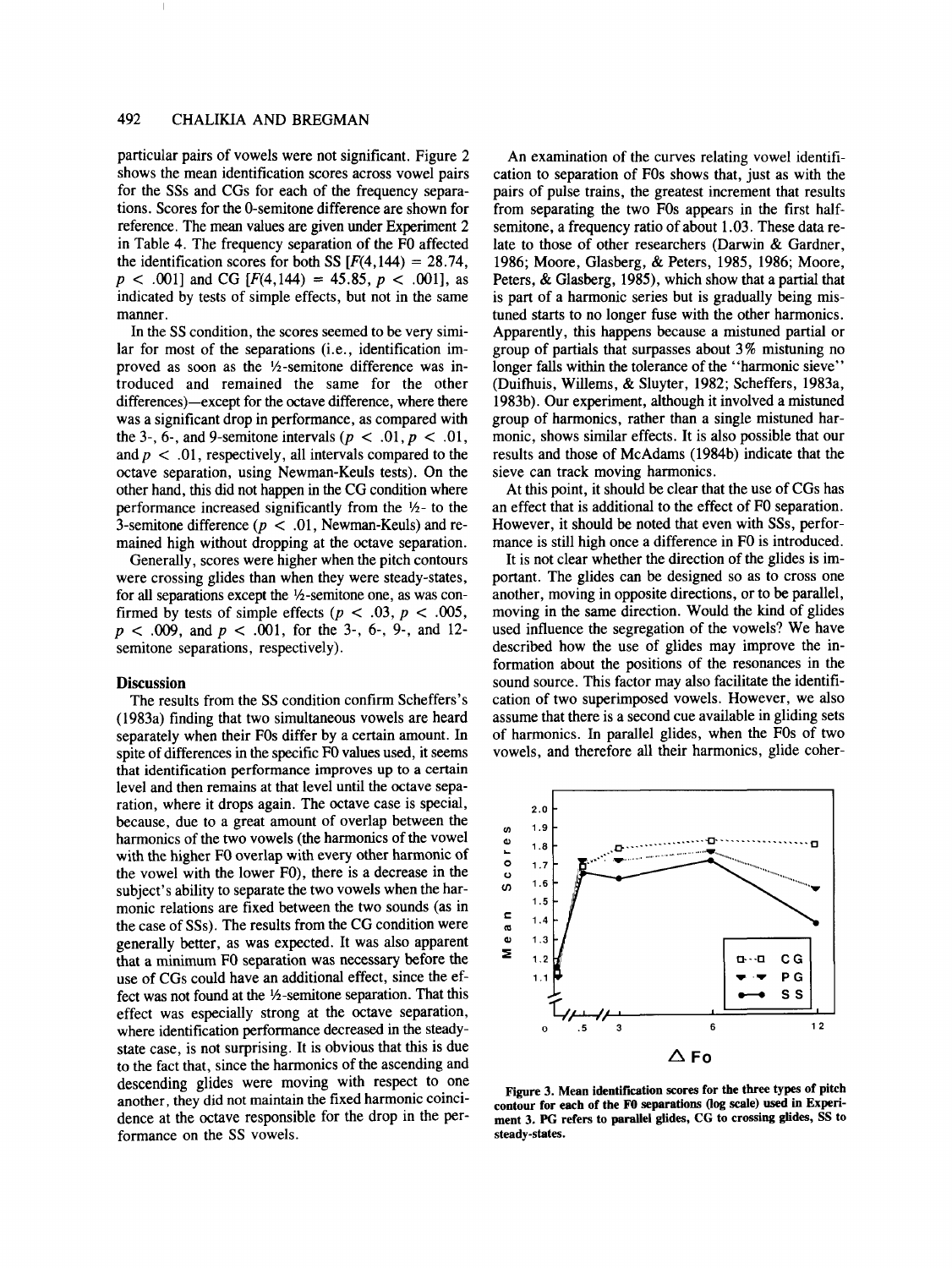ently, the harmonics of the two vowels retain the same simple frequency-ratio relationships to one another across vowels at every instant in time. However, when the F0s move in opposite directions, as in CGs, carrying their harmonics with them, only the members of the subset of harmonics that are related to the same F0 retain their frequency relationships to one another over time; this incoherence across subsets should assist in the grouping of the members of each subset and their segregation from the other set.

Two hypotheses, then, could explain any improvement that may result from F0s that change as a function of time. First, the changing F0 might give clearer information about the position of a formant peak. McAdams (1984b) has indeed shown that modulating harmonics make a vowel more prominent than nonmodulating ones, possibly due to formant tracing. Coherence across separate harmonic series (analogous to our parallel glides) did not affect his results. If formant tracing is the primary factor, then change itself should be important, but not the relative direction of change of the two F0s. Consequently, it would make no difference whether parallel or nonparallel glides were used. Second, if formant tracing is not the only factor, the direction of change might help different groups of harmonics to be grouped selectively. In such a case, vowels on F0s that moved in different directions should be easier to identify than those on F0s that moved in the same direction. Experiment 3, in addition to SSs and CGs, also contained parallel glides (PGs).

# **EXPERIMENT 3**

In a pilot study for Experiment 3, we noticed that the effects of an increasing F0 difference (combined with, say, CGs) on identification performance were smaller than one would expect from our perceived (subjective) ability to identify the sounds. Scheffers (personal communication, September 1983), and later McAdams (personal communication, December 1988), had also noticed this difference between the measured effect and the phenomenological impression of the sounds in their experiments. It was decided to run the present study including pairs of identical vowels for all the F0s' separations and the different inflections used. We thought it would be interesting to see if two identical vowels could be heard separately on the basis of pitch difference.

#### **Method**

Stimuli. For the SSs and the CGs, the stimuli were similar to the ones that were used in Experiment 2, but they were resynthesized at an increased sampling rate of 22 kHz. In addition, more pairs were added by combining each vowel with itself for all the F0 separations and the different pitch contours used. In the parallel glide (PG) pairs, the F0s of the two glides maintained a constant semitone separation as they glided upward or downward. In all cases, the ratios of the F0s represented  $0-$ ,  $\frac{1}{2}$ -,  $3-$ ,  $6-$ , and 12-semitone differences, maintaining 140 Hz as the value around which the glides were symmetrically placed (on log frequency coordinates). The 9 semitone difference was omitted, because it had previously produced results similar to those produced by the 6-semitone differences. The frequency values of the F0s for the various ratios are shown in Table 1.

All the vowel pairs were synthesized using the three types of pitch contours for all the F0 separations The total number of pairs was 150. All the vowels were equated subjectively for equal loudness, as m Experiment 2. Two test tapes were prepared, each with the 150 pairs in a random order.

Procedure. The procedure was identical to the one used in Experiment 2. The only differences consisted of the number of vowel pairs, which were 10 in this case, and the number of pitch contours, which were three (SS, PGs, and CGs). The dependent vanable was the identification score.

The experiment started with a pretest session. All stimuli were repeated 10 times in both the training and the testing sessions. There was no feedback to the subjects.

**Subjects.** Twenty male and female McGill undergraduate students, who were paid, participated in the study.

Apparatus. The synthesis and playback conditions were similar to those described in Experiment 2. The signals were output via a 12-bit digital-to-analog converter at a sampling rate of 22 kHz, low-pass filtered at 10 kHz by a Rockland 851 filter, and recorded on tape. At the time of playback, the signal was presented binaurally over TDH-49P headphones at 70 dBA.

# **Results**

**Scoring.** The scoring was similar to that in Experiment 2.

Analysis. A three-way analysis of variance for repeated measures gave a significant effect of pitch contour  $[F(2,38) = 17.16, p < .001]$  and F0 separation  $[F(4,76)]$  $= 61.95, p < .001$ , of their interaction  $[F(8, 152) =$ 8.74,  $p < .001$ ], and of vowel pairs  $[F(9,171) = 3.56]$ ,  $p < .004$ ]. A closer examination of the latter main effect revealed that the mixture  $\sqrt{U}$  +  $\sqrt{\epsilon}$  produced overall poorer results than did any of the other mixtures, over all conditions (Newman-Keuls tests). This was probably because the subjects often confused  $\sqrt{U}$  +  $\sqrt{\epsilon}$  when these vowels were combined. We have no explanation for this confusion, because / $U$  and / $\varepsilon$ / are spectrally quite different; one is a back and the other a front vowel. Theoretically, there should have been no confusion between them. However, it is possible that our computer synthesis resulted in some vowels that were perceived better than others. We also have no explanation for why we found no vowel differences in Experiment 2.

Figure 3 shows the mean identification scores for the three types of pitch contour for each of the F0 separations. Tests of simple effects showed significant effects of the frequency separation of the F0s in the SS  $[F(4, 158)]$  $=$  132.58,  $p < .001$ ], the PG [ $F(4,158) = 172.63$ ,  $p < .001$ ], and the CG [ $F(4,158) = 216.87, p < .001$ ] conditions, but inspection shows that the patterns of results are different. The mean values are shown under Experiment 3 in Table 4.

In all three conditions, there is an improvement in performance from the 0-semitone separation to the semitone separation ( $p < .01$ , Newman-Keuls tests). The scores remain high for the other frequency separations  $(p < .01$  for all of them compared to the 0-semitone one). and then they drop at the octave separation for the SS and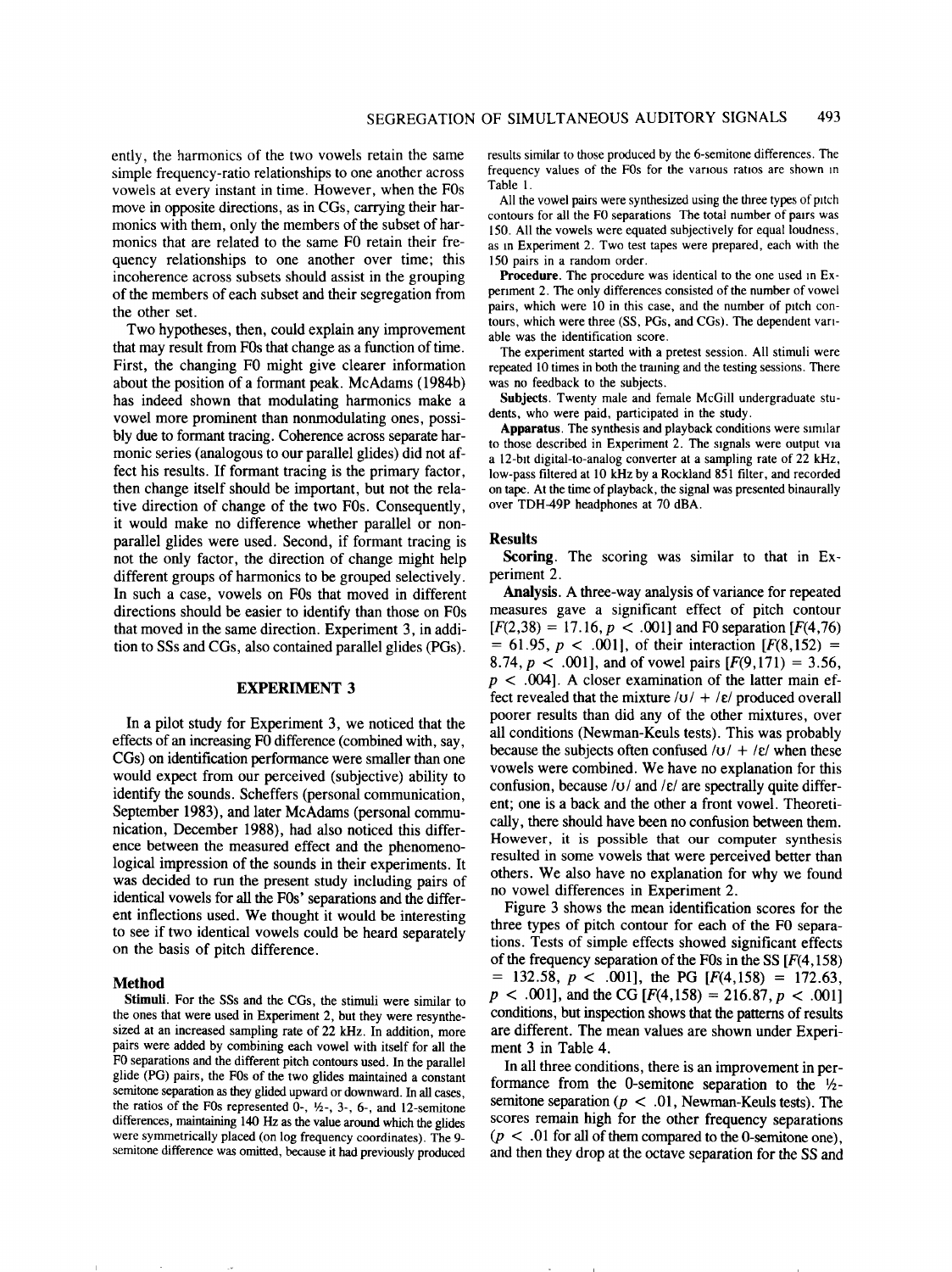PG conditions. In the case of the SSs, the octaveseparation results are significantly lower than in the  $\frac{1}{2}$ . 3-, and 6-semitone conditions ( $p < .01$ ). In the case of the PGs, the differences are significant at  $p < .05$  for the  $\frac{1}{2}$ - and 3-semitone separations, and at  $p < .01$  for the 6-semitone separation (all compared to the 12-semitone separation).

Even though the scores for the PGs appeared to fall in between the scores for the CGs and the SSs (for the 3-, 6-, and 12-semitone separations; see Figure 3), the only case where these differences are significant is at the octave separation ( $p < .01$  for all three comparisons). At the 3- and 6-semitone separation, only the scores for the CGs are better than the scores for the SSs ( $p < .01$  and  $p < .05$ , respectively). Planned comparisons indicated that the average score for the CGs is higher than that for the SSs  $[F(1,152) = 7.35, p < .01]$ . No other differences were significant.

### **Discussion**

Experiment 3 was expected to provide results that clearly showed the differences among the three types of pitch contour. However, the results seem to support the notion that the only important difference is the one between CGs and SSs. The contribution of the PGs is clearly evident only at the octave separation, where performance is better than that with the SSs. This is a meaningful difference, since both PGs and SSs suffer equally from the octave effect due to the harmonic coincidence that occurs there.

The finding that there was no sigpificant difference in the identification of vowels between the CGs and the PGs came as a surprise, since we expected some difference (for the reasons stated earlier). As we mentioned in the Method section of Experiment 1 (see under Stimuli), the F0 separations are defined differently for the CGs and the PGs (or the SSs). To see this, an inspection of Figure 1 may prove helpful. The average log-frequency separation of the CGs is smaller than that of the PGs (and the SSs). Yet the CGs always showed themselves superior to the PGs, even though these differences failed to reach statistical significance. At this point, we may need to find a more sensitive measure.

#### GENERAL DISCUSSION

The results from Experiment 1, in which pulse trains were used, showed that F0 differences and the existence of CGs can facilitate the perceptual separation of simultaneous sounds. These results were extended in Experiments 2 and 3, in which vowel mixtures were used.

Generally, a pitch difference of a half-semitone was sufficient to produce a dramatic improvement in the subject's ability to hear two sounds in a mixture or to identify two vowels, in agreement with Scheffers's findings (1983a, 1983b). To explain how a listener recognizes a vowel mixed with another one, Scheffers has suggested two similar mechanisms: template matching (see Klatt, 1980), and a profile analysis (Green, Kidd, & Picardi, 1983) operating on the spectral envelope of the stimulus. A vowel is identified on the basis of its spectral envelope (profde or template). According to Scheffers, a listener can recognize two vowels in a mixture easily if their respective spectral envelopes are dissimilar. If the spectral envelopes are similar, separation depends on pitch differences, and it is carried out in conformity with the "harmonic sieve" model of pitch perception (Duifhuis et al., 1982). This model suggests that the process of finding the F0 of a set of harmonics is analogous to the use of a sieve that has holes at the harmonic frequencies of a particular F0. When a periodic sound such as a vowel is mixed with another one that has a different F0, the sieve will allow the harmonics of the first sound to fall through (and thus be grouped together) and will block the harmonics of the second sound. The latter set of harmonics may fall through another sieve and constitute a different group. For Scheffers, then, spectral dissimilarity is a very important factor in the separation of two vowels and need not depend on F0 differences. Pitch separation is a secondary factor that aids in the case of spectral similarity of the two vowels by contributing to the fusion of related harmonics.

The present studies indicate that the use of crossing glides improves the identification of the vowels in a mixture. Two possible mechanisms could account for this result:

1. The first could be a "spectral peak picker." Such a mechanism would look for spectral peaks and parse the general spectrum along the lines proposed by Scheffers (1983a). If glides were present (any glides), it would be easier to parse the spectrum, because, due to "formant tracing" the two spectra would be better defined. On the basis of our results, except in the octave case (where both glide conditions produced better results than did the SS one, and CGs were better than the PGs), we cannot conclude that the relative direction of change is important.

The work of McAdams (1984b) seems to support the idea of "formant tracing." However, recent work (Marin, 1987; Marin & McAdams, 1987) does not support the hypothesis that vowel separation may be due to spectral envelope tracing. In this work, two types of vowel synthesis were used: In the first type, harmonics whose frequencies were coherently modulated traced out the spectral envelope. In the second type, the amplitudes of the harmonics remained fixed during frequency modulation and did not trace out the spectral envelope. In this case, because the harmonics retained a constant intensity during frequency modulation, the entire spectral envelope shifted. The results indicated that spectral tracing had no effect on the rating of the prominence of vowels in a mixture (three different vowels at pitch intervals of a perfect fourth). Frequency modulation, even without spectral tracing, seemed to contribute to the perceived prominence of a vowel. The effect may be due to a "grouping" mecha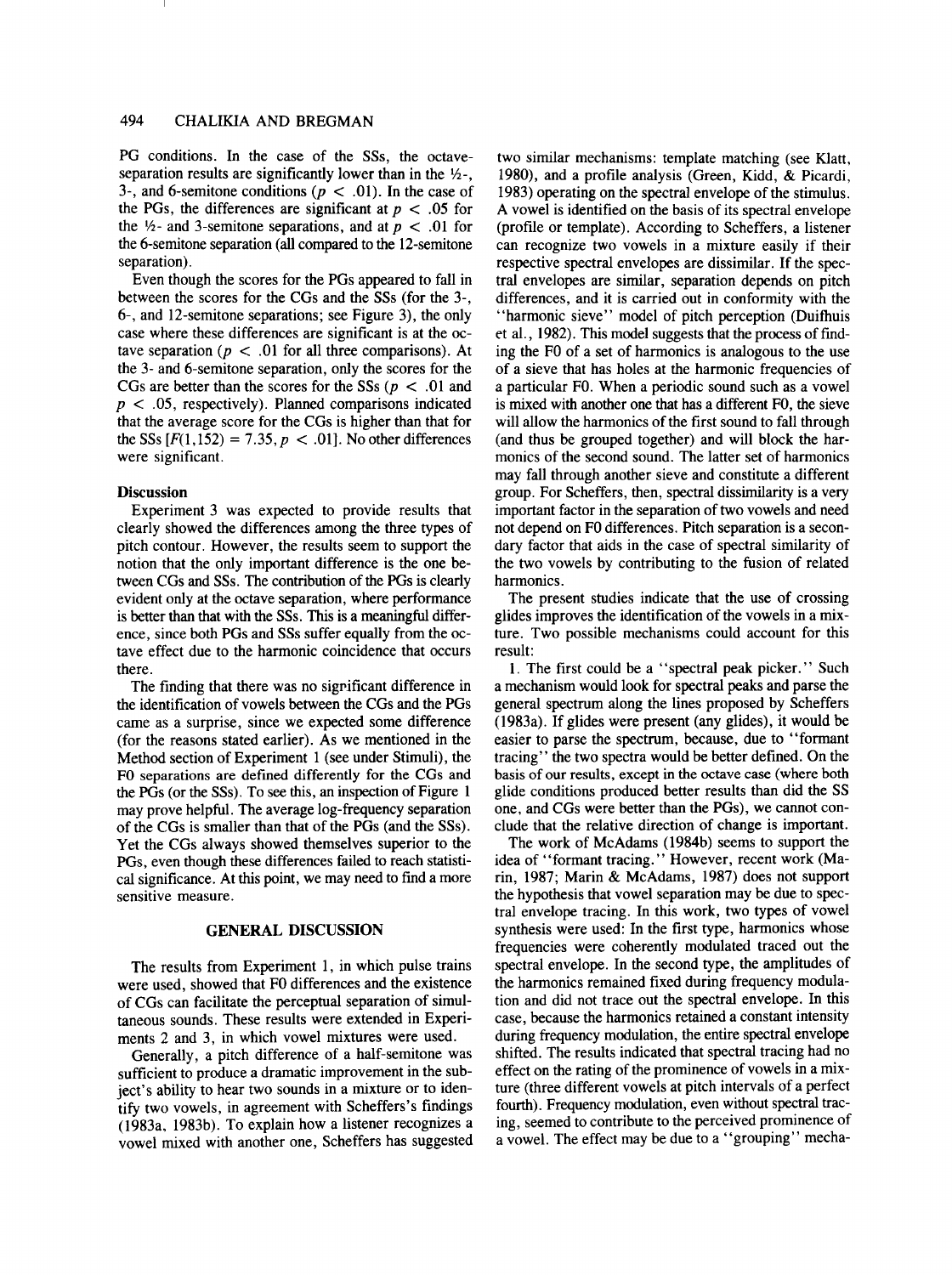nism, if one assumes that there is something special about a harmonic series in coherent motion. Such a notion could also explain our results with the glides, which leads to the postulation of a mechanism different from the "spectral peak picker" one.

2. A grouping mechanism could use two possible kinds of information to parse the overall spectrum: (1) the F0 cue, membership in a particular harmonic series (this method would work with both SSs and glides); (2) the common fate cue, the gliding of a harmonic set with the same temporal contour, which would result in the reinforcement of harmonicity and contribute to the fusion of the harmonics in the set. Common fate could explain the superiority of the CGs over SSs (or PGs at the octave). In a vowel mixture, a common temporal contour for all harmonics within each subset will hold the harmonics together. The existence of two different temporal contours (incoherence of motion across subsets) would contribute to the segregation of the subsets. In the case of the vowels, once segregation into two sets has taken place, identification could be performed on the basis of formant peak information.

Our results are consistent with a grouping mechanism. One way to explain the significant effect of pitch contour in Experiment 3 is to hypothesize that performance with both kinds of glides was perhaps better than with steadystates. It does not follow, however, that the two types of glides produce their facilitation in the same way. As attractive as this grouping theory is, an experiment by Gardner and Darwin (1986) failed to support it. These investigators found that frequency modulating one harmonic in a vowel-like spectrum did not keep it from contributing to the estimate of the frequency of the peak of the formant in which it was located and therefore to the identity of the vowel. On the basis of the grouping theory, one would expect the modulated harmonic to be excluded from the estimation. However, the auditory system may be able to take better advantage of independent modulation patterns in different subsets of harmonics when the separate modulation patterns are defined by more than a single harmonic.

We observed a strong effect of F0. Gardner and Darwin (1986) consider this effect to be more important than coherent frequency modulation. Nonetheless, our results and those of McAdams (1984b) show that coherent motion of its harmonics improves the identifiability of a vowel.

One issue that the present experiments did not address is the question of whether it is important not only that the harmonics of one subset undergo parallel frequency changes, but that they should be harmonically related, in order for their fusion to occur. The results with the steadystate pairs seem to indicate that the existence of harmonic relations is important. However, McAdams has found that parallel frequency change can make a contribution to fusion even when no good harmonic relations are maintained over time among the partials, as in a series made up of

partials "stretched" on log-frequency coordinates (Mc-Adams, 1982, 1984b, p. 263; 1985 personal communication). In contrast, a study by Bregman and Doehring (1984) found that it is not sufficient for partials to glide in parallel in order for fusion to occur. They must also maintain simple harmonic relations. This particular issue is far from resolved and further investigation is necessary.

#### **REFERENCES**

- BREGMAN, A. S., & DOEHRING, P (1984). Fuston of simultaneous tonal glides: The role of parallelness and simple frequency relations. Per*ception & Psychophysics,* 36, 251-256.
- BREGMAN, A S., MCADAMS, S., & HALPERN, L. (1978, November) *Auditory segregation and timbre.* Paper presented at the meeting of the Psychonomic Society, San Antonio, TX.
- BROADBENT, D. E. (1952). Failures of attention in selective listening. *Journal of Experimental Psychology, 44,* 428-433.
- BROKX, J P L., & NOOTEBOOM, S. G. (1982). Intonation and the perceptual separation of simultaneous voices. *Journal of Phonetics,* 10, 23-26.
- BROKX, J. P. L., NOOTEBOOM, S. G., & COHEN, A. (1979). Pitch differences and the intelligibility of speech masked by speech. *IPO Annual Progress Report,* 14, 55-60.
- CHERRY, E. C. (1953). Some experiments on the recognition of speech with one and two ears. *Journal of the Acoustical Society of America,* 25, 975-979.
- CHOWNING, J. M. (1980). Computer synthesis of the singing voice *In Sound generation tn winds, strings, computers* (Publ. No. 29, pp 4- 13). Stockholm: Royal Swedish Academy of Music.
- DARWIN, C. J. (1981). Perceptual grouping of speech components differing in fundamental frequency and onset time. *Quarterly Journal of Experimental Psychology,* 33A, 185-207.
- DARWIN, C. J., & GARDNER, R. B. (1986). Mistuning a harmomc of a vowel: Grouping and phase effects on vowel quality. *Journal of the Acoustical Society of Araertca,* 79, 838-845.
- DUIFHUIS, H., WILLEMS, L. F., & SLUYTER, R. J. (1982) Measurement of pitch in speech: An implementation of Goldstein's theory of pitch perception. *Journal of the Acoustical Society of Amenca,* 71, 1568-1580.
- EGAN, J. P., CARTERETTE, E. C , & THWING, E. J. (1954). Some factors affecting multi-channel listening. *Journal of the Acoustical Society of America,* 26, 774-782.
- GARDNER, R. B., & DARWIN, C. J. (1986). Grouping of vowel harmonics by frequency modulation: Absence of effects on phonermc categorization. *Perception & Psychophysics*, 40, 183-187
- GREEN, D. M., KIDD, G., & PICARDI, M. C. (1983). Successive vs. simultaneous comparison in auditory intensity discrimination. *Journal of the Acoustical Society of America,* 73, 639-643.
- HALIKIA, M. H., & BREGMAN, A. S. (1984a). Perceptual segregation of simultaneous vowels presented as steady states and as parallel and crossing glides. *Journal of the Acoustical Society of America*, 75, S83. (Abstract)
- HALIKIA, M. H., & BREGMAN, A. S. (1984b). Perceptual segregation of simultaneous vowels presented as steady states and as glides. Cana*dian Psychology,* 25, 210. (Abstract)
- HALIKIA, M. H., BREGMAN, A. S., & HALPERN, L. (1982, June). *Auditory segregation of simultaneous frequency glides.* Paper presented at the 43rd Annual Convention of the Canadian Psychological Association, Montreal.
- HENKE, W. L. (1980). MITSYN: *A coherent family of command level utilities for time signal processing* [Computer program]. Belmont, MA: Author.
- KLATT, D. H. (1980). Speech perception: A model of acoustic-phonetic analysis and lexical access. In R. Cole (Ed.), *Perception andproduction of fluent speech* (pp. 243-288). Hillsdale, NJ: Erlbaum.
- MARIN. C. (1987). *Role de l'enveloppe spectrale dans la perception des*